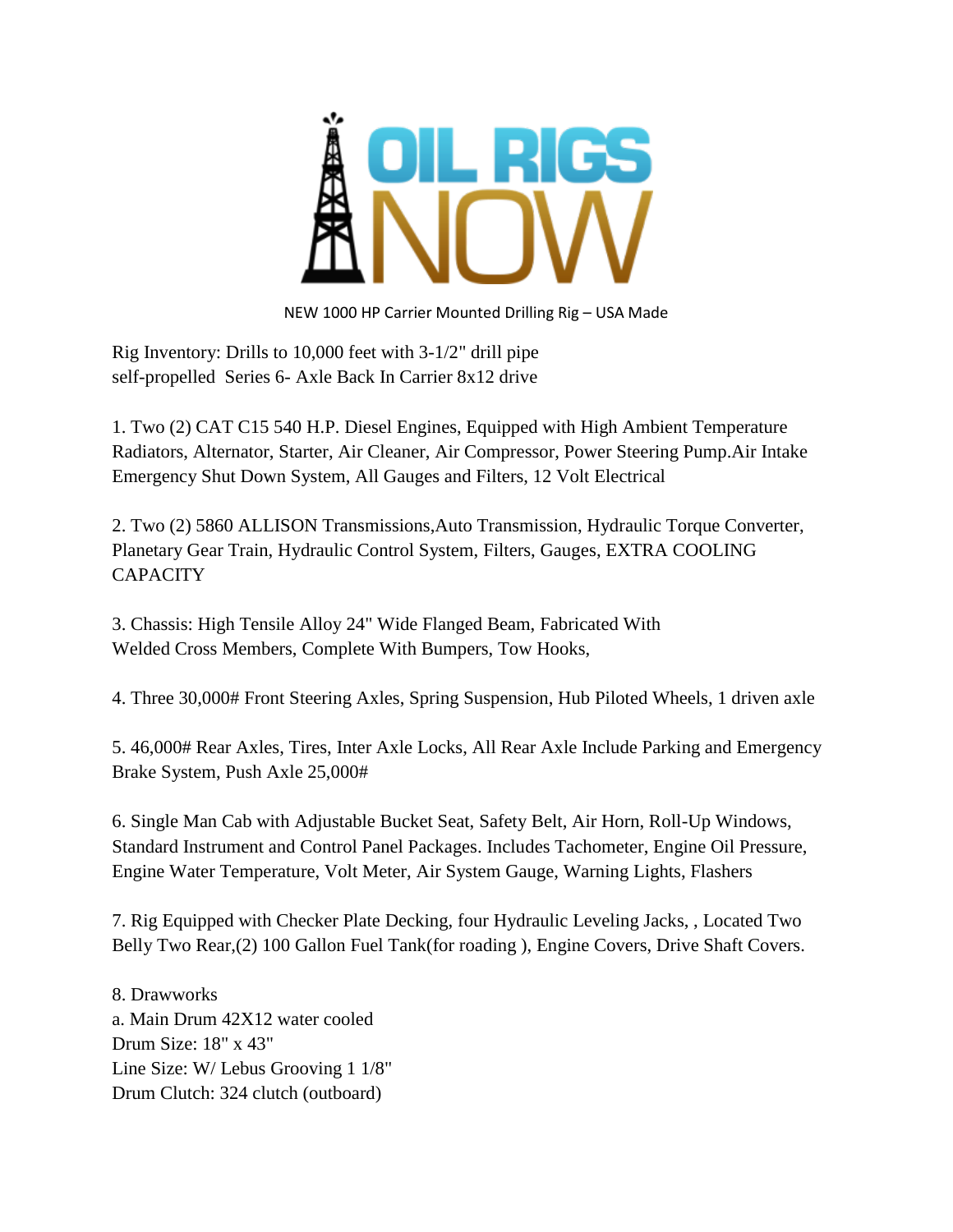Brakes Size: 42" x 12" Brake Rim Imput Drive Chain: 140 Triple Strand Auxiliary Brake: Disc Assist water circulating Drill Line: 1 1/8" x 3000' a. Sand Drum 42X8 Drum Size: 16' x 43" Line Size: 9/16" Drum Clutch: 224 clutch (outboard) Brakes Size: 42" x 8" Brake Rim Imput Drive Chain: 140 Triple Strand i. Main Drum Brake Lever @ sub level

9. Movable Drillers Station, Control Panel Includes, Pressure Gauges, Valve Controlling Power Tongs, 2 Aux Winches, Drum Clutches, Brake, Throttle, and Emergency Shut Down, Raising & Scoping Rams, Mud Pump Clutch and Throttle Valves.

10. Battery Box (Comes with Batteries) Rubber Lined and lockable for security

11. Four Load Line Anchors

12. Walk Way 24" Wide With Safety Rails and Stairs.

13. Derrick Support Rest

14. Hydraulic System Unit With Capacity To Operate Leveling Jacks, Utility Winches, Power Tongs, Raising and Scoping Rams, Hydraulic Tank With Filters

15. Air System Supplied By Engine 24 CFM Air Compressor, Air Dryer System, Filters, Air Tank

16. Crown Saver

17. Weight Indicator Mount with Weight Indicator

18. Two Rotzler 10,000# Winch, Safety Shield, Mounted On Rig Floor

19. Hydraulic Catheads x2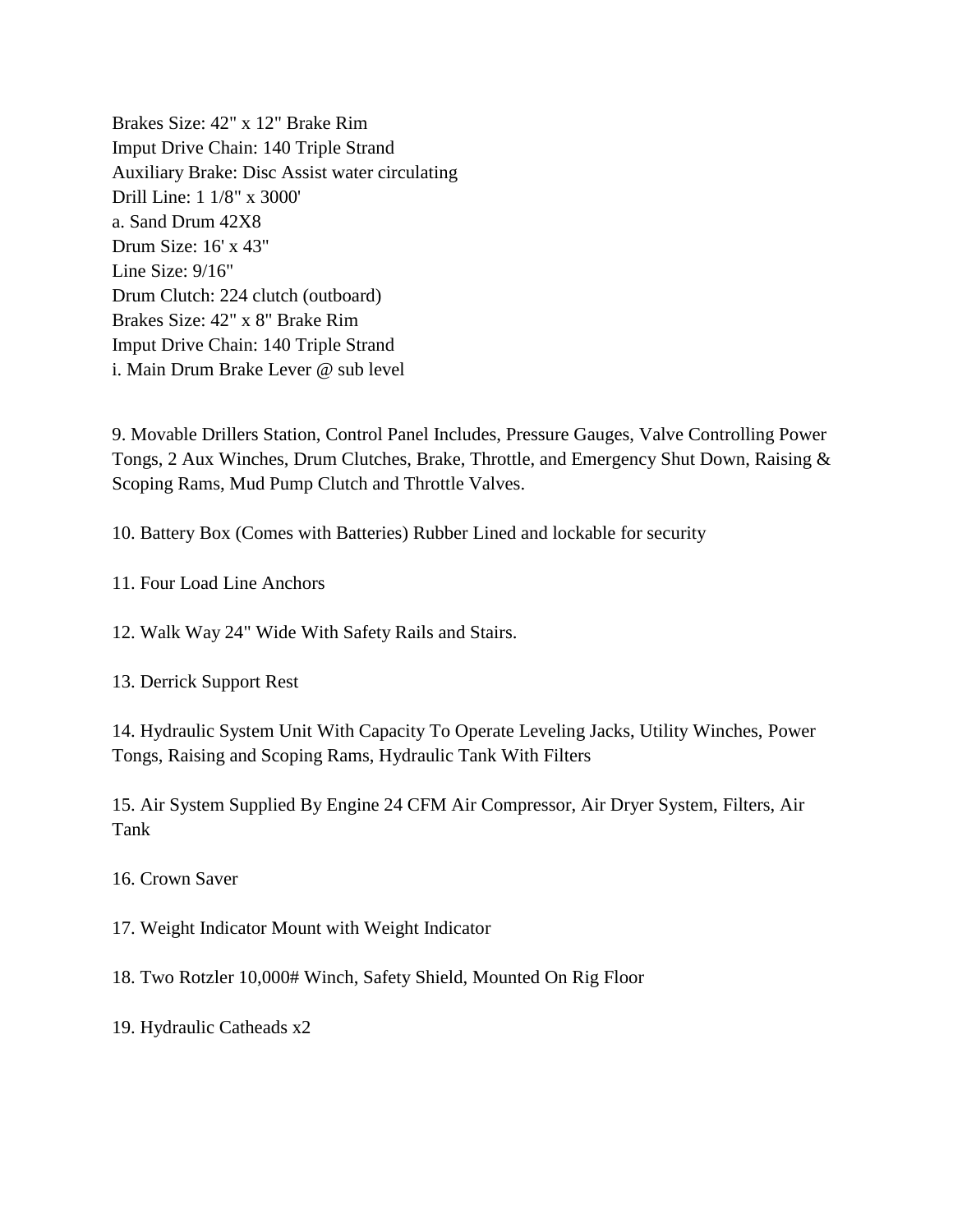### Model 117-350 Derrick

a. 117' 350,000# Derrick

(2)- Hydraulic Raising Rams,(2) Hydraulic Scoping Rams, Ladder To Crown, Racking Board Raises and Lowers Automatically, Mounts 55' Feet Above Ground Level, 4" x 5000 P.S.I., Stand Pipe With Gooseneck Mounted Off Driller Side, (1)-4" and (1)-2" 5000

(5) 1 1/8" x 30" Drilling Sheaves (1) 1 1/8" x 36" Fast Line Sheave (1) 9/16 x 24" Sand Line Sheave b.  $(2)$   $\frac{1}{2}$ " x 6" Cat Line Sheaves Crown with Safety Handrails

c. Block Cradle, Steel Plate To Secure Block During Mobilization

d. Guy Wires (4) Crown To Ground (2) Tubing Board

e. Paint, Sand Blast, Primer New Substructure

1. Maximum Height of 18' (5.5m), Sufficient To Accommodate B.O.P, Requirements, With Set Back of 350,000# Capacity.

- 1. Rotary drive, Elevated torque tube
- 2. Rat Hole opening
- 3. Mouse Hole Opening
- 4. Mud Line (2) 4" (1) 2" Gate Valves
- 5. B.O.P Handling System Capacity
- 6.Derrick Mans Safety Climbing Device
- 7. Derrick mans Emergency Escape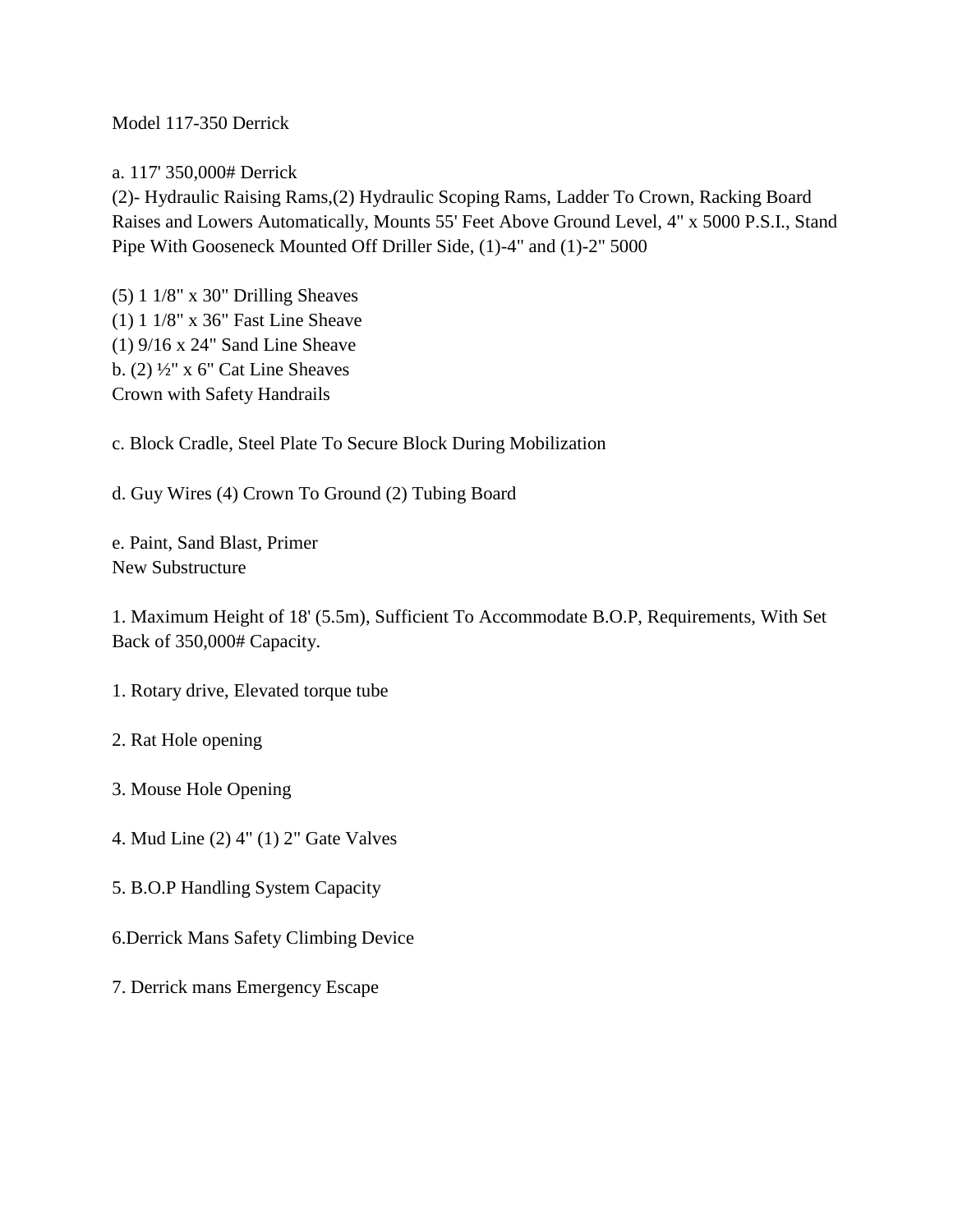A1 TRAVELING BLOCK 190 TON( 5) SHEAVE SPECIFICATION: Working load capacity 190tons Number of sheaves 5 Sheave groove 1-1/8" Sheave diameter 36" Length 134" Width 38" Weight 10,500 lbs

#### A2 190 TON SWIVEL

Max static hook load: 190 tons Rated work load: 140 tons Max working pressure: 5000psi I.D. of stem: 3" Coupling to stem: 4.5" reg LH Coupling thread to kelly: 6.625" reg LH Dimensions: (LxWxD): 92"x31"x26" weight (approx): 4,520 lbs

#### A4 ROTARY TABLE 27 1/2"

One (1) rotary table, with 54" center to center distance. 27 1/2" full opening 54" distance from center of the table to center of the sprocket

A5 MASTER BUSHING 1) pin drive type bushing for 27.5" rotary table

### A6 MANUAL TONGS

manual tongs Complete with:

 $\sim$  Lug Jaw 3-5" X 5"  $\sim$  Lug Jaw 5" X 6-3/4"  $\sim$  Lug Jaw 6-5/8" X 9"

Rated at 55,000 lbs/ft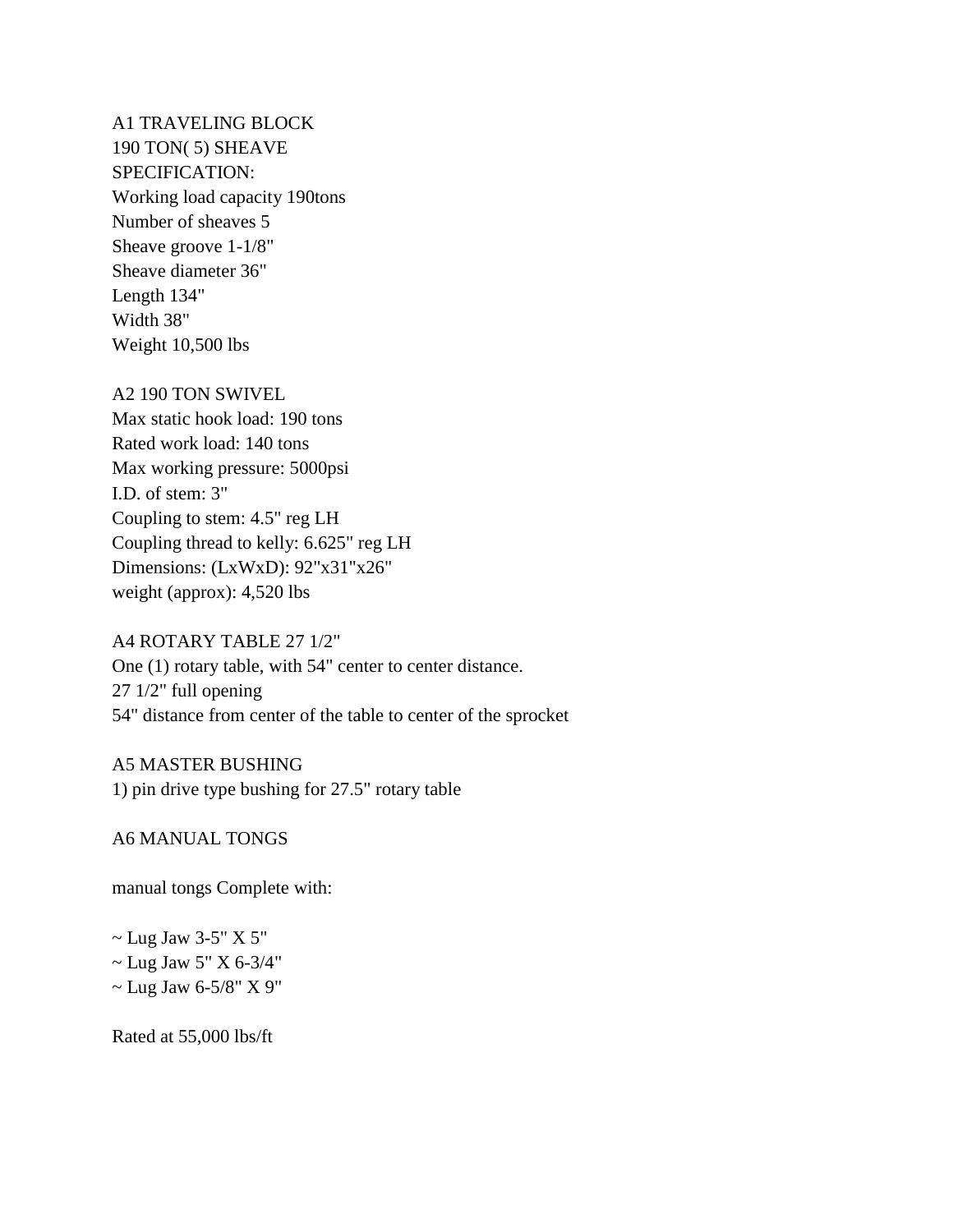A7 ELEVATOR LINKS 120" long elevator links, 2 1/4" OD, capacity 250 ton

A8 HEX KELLY & KELLY BUSHING

One 3 1/2 hex", 37 ' working length. 3 1/2" I.F. LH Box Top X 3-1/2" I.F. Pin bottom, 10,000 PSI working pressure.

A9 TWO UPPER KELLY VALVES 10,000 PSI WP upper Kelly valve. 3 1/2" I.F., LH thread

A10 TWO LOWER KELLY VALVES 10,000 PSI WP lower Kelly valve. 3 1/2" I.F. x-hole, RH thread

A11 STANDPIPE

One 3 inch standpipe 5000 PSI WP, mounted on off-operator side with Manifold ( one 3" gate 2" gate) with quick disconnects. (all 1602 unions) all welded connections are 100% full weld inspection on the standpipe.

A12 TWO KELLY SAVER SUBS 3 1/2" I.F. with rubber 24" length Includes thread protector

A13 CABLE TRAYS One set of 3' W x 3" H x 20' L cable trays to lay air, fuel, water, BOP and electrical lines

A14 PIPE SPINNER & KELLY SPINNER Hydraulic pipe spinner (1) Pneumatic Kelly spinner-3' or less Hyraulic power tongs (1) " Foster Make" 54-93 Closed Mouth

A15 ELEVATORS CENTER LATCH Type MGG (or equivalent) , 250ton, 3 1/2"

A16 DRILL COLLARS SLIPS : TYPE DCSL 5-1/2" TO 8 ' DC One (1) of 5-1/2"- 7" and One (1) of 6-3/4" - 8-1/4" and One (1) 3 1/8"- 4 1/2" One set of Cavins Air Slips Type Model CHD with (2 3/8", 2 7/8", 3 1/2")

A17 TYPE "C" SINGLE SCREW SAFETY CLAMPS (1) 5-1/2"- 6-5/8" (1) 3-1/8" - 4-3/4"  $(1)$  7-1/2" -8-5/8"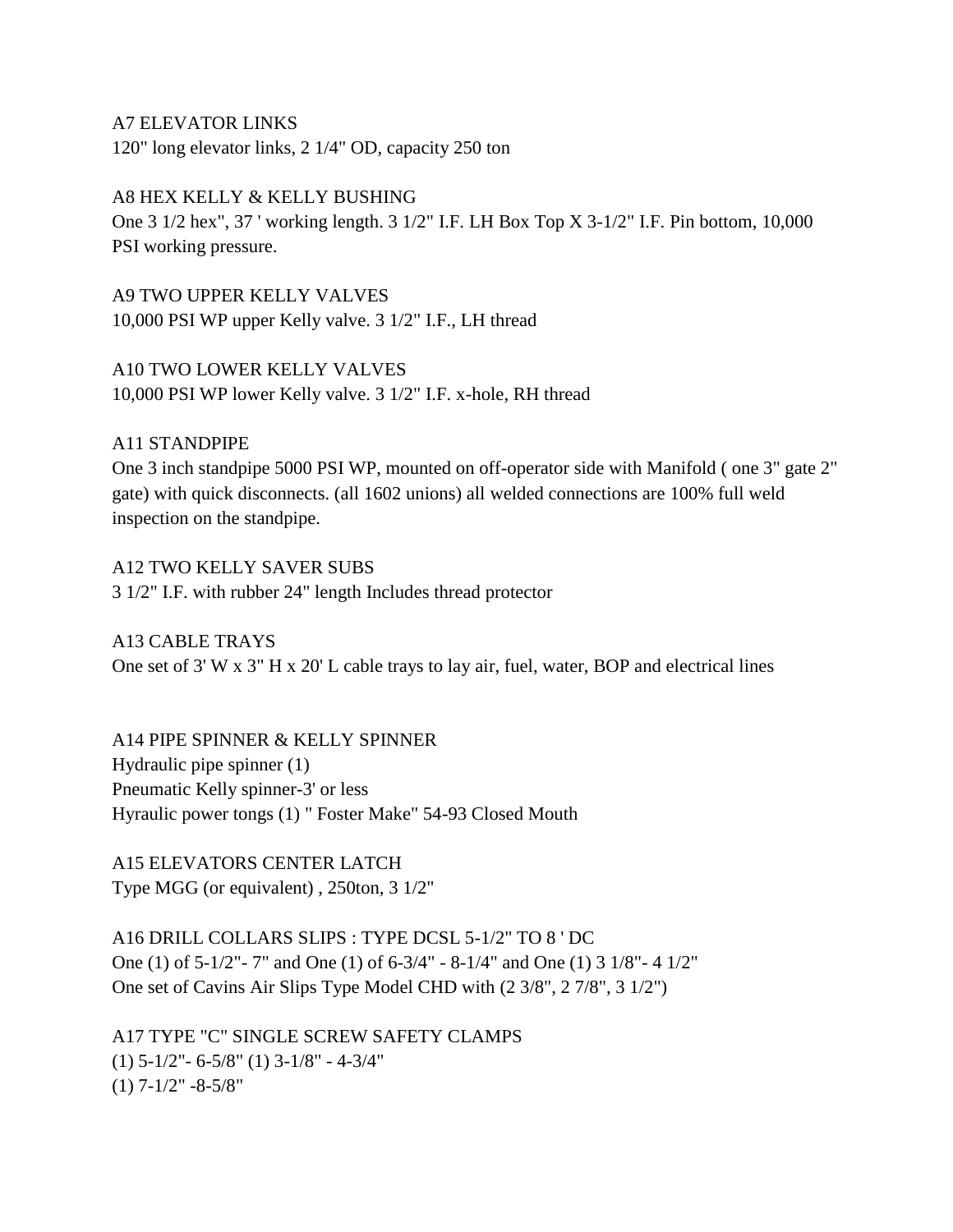#### B1 INSTRUMENTATION

All gauges scale to read in U S system. All gauges to be certified according to U S standards.

Instrumentation to monitor and control the following parameters:

1) Load on hook (0-400,000#)

2) Mud pump manifold pressure (0-6000 PSI)

3) Rotary torque (0-500)

4) Rotary RPM (0-200)

B2 DRILLERS CONSOLE Qty and Description - One (1) Driller's Console

DRILLERS CONSOLE-Includes following instrumentation:

- ~ Weight indicator.
- ~ Mud Pump pressure indicator
- $\sim$  Mud Pump SPM meter receives signal from sensor for indicating mud pump SPM
- ~ Rotary Torque indicator
- $\sim$  Rotary RPM meter, magnetic (0-200 rpm)
- ~Emergency Air Kills for all engines

B3 WEIGHT INDICATOR Qty and Description - One Clipper Type (1):WEIGHT INDICATOR

B4 ROTARY TORQUE HYDRAULIC SYSTEM Qty and Description - One (1): - ROTARY TORQUE hydraulic system

## FEATURES:

For indicating rotary torque. Rotary torque hydraulic system includes tension roller assembly, mounted under rotary drive chain. Chain load develops pressure on the cylinder, which transmits the signal for rotary torque indicating.

C1 KELLY HOSE FEATURES: 3" ID, 40 foot length, working pressure - 5000 psi Assembly with 1602 hammer unions.

## D1 TWO TANK MUD SYSTEM

v- bottom mud tanks, on 3- runner skids with the following new equipment: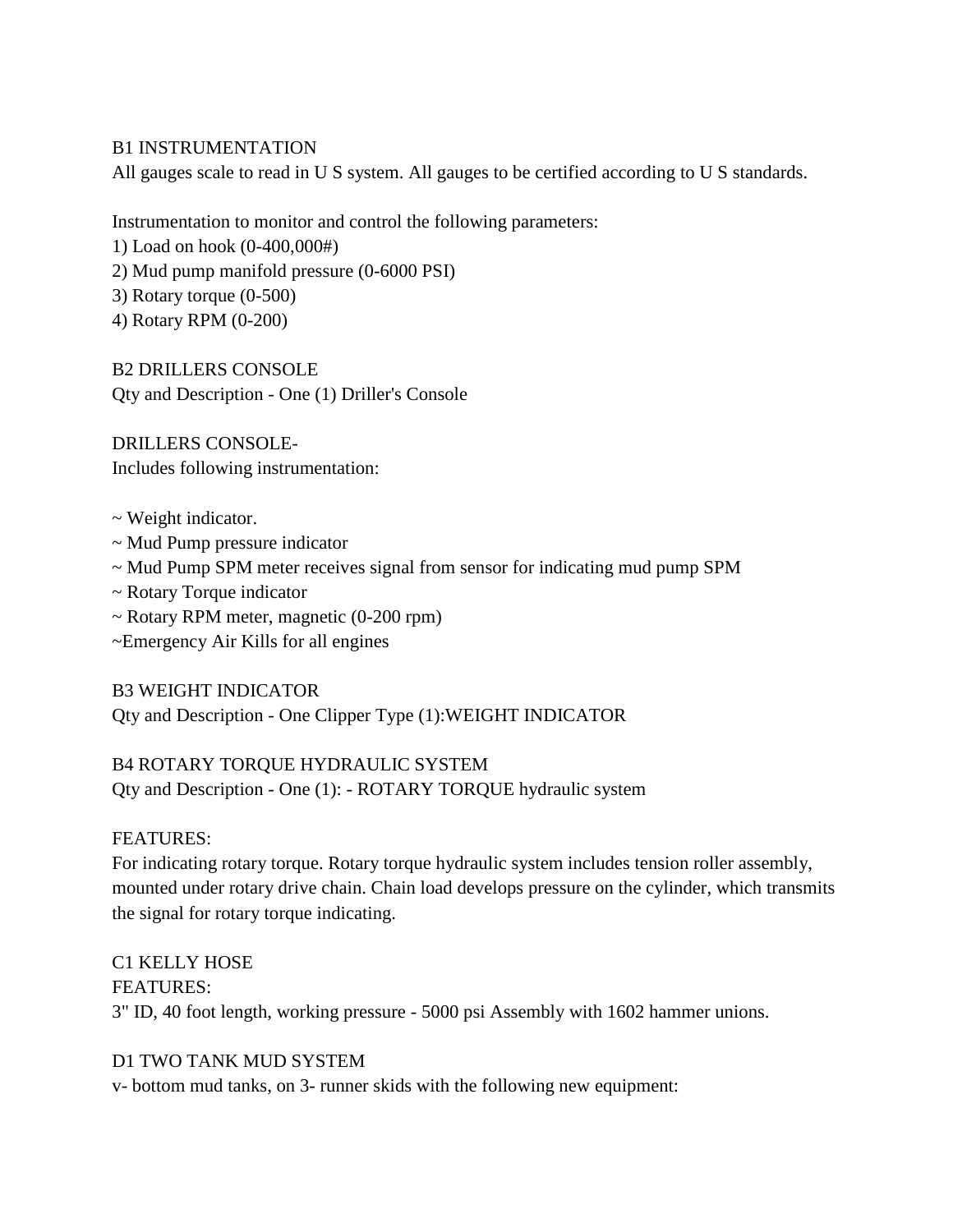(4) 5X6 CENTRIFIGAL PUMPS (5) 7-1/2" MUD AGITATORS (1) 3 CONE DESANDER (1) 10 CONE DESILTER (1) 2 tier DUAL TANDEM SHALE SHAKER (1) high pressure mud line for jets

10" piping for equalization.

# D2 500 BBL WATER TANK (REFURBISHED )

One (1) - refurbished water tank with the following equipment: mounted on 45ft skid, with 5ft porch in front for the two pumps.

Two - 2" x 3" cent. Pumps with 20hp electric motors.

## D3 JUNK BASKET (REFURBISHED) & CLOSING UNIT SKID

One- Junk basket is a three beam runner skid, 8ft x 45ft long, housing the closing unit on one end, piping down the side to allow the closing unit to connect to the BOP at the well head.

One- dog house(NEW) to be transported on top of the junk basket. The dog house, will set to the side for the sub floor, and have windows on each side for viewing of the full length of the floor. w/bop remote in house.

four- lockers, one- knowledge box and bench

D4 100bbl FUEL TANK one (1) 4200 gal tank- refurb 8'W x 32ft long fuel tank with: tank dims are 8w x 10ft long for 100bbl.

Two (2)- 1HP electric fuel pumps

D5 CREW HOUSE & TRIP TANK New 100bbl. (Trip tank) -Pre mix, w/ one set of steps Covered in bar grating and safety rails

Oil and grease lube station with roof, auxiliary 7.5 hp air compressor with 200 gal tank. All of these are piped into the suitcase piping for the rig use of main air. On the other end of the 45' x 10' skid is a crew change house and tool room.

D6 MUD PUMP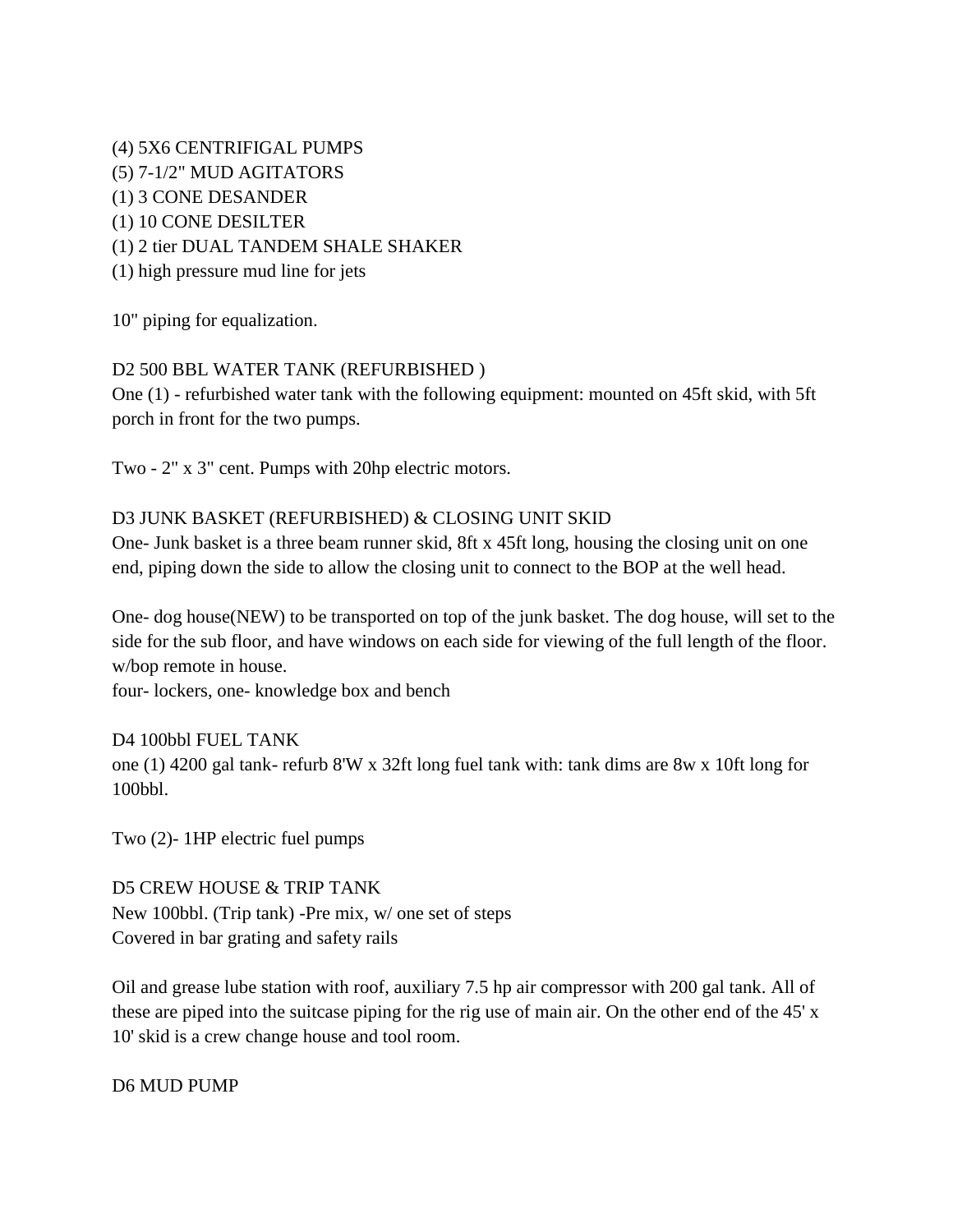New 1000hp Mud Pump with the below mentioned: Strainer Block, Pulsation Dampener, Suction Manifold, and Discharge Manifold Detroit, 12V 2000 on this package. The packages will include the following: New oilfield type master skid including motor mounts New Single Belt or Chain Drive Assemblies New Pinion Driven 5x6x12 Charge Pump New Pinion Driven 1-1/2" x 2" liner wash pump assembly New 3" 5,000 psi reset relief valve New 3" 5,000 psi mud pressure gauge New vertical Air Volume Tank complete with pressure gauge and safety relief valve New Diesel Day Tank New water piping from radiator to engine All required piping, hosing and labor to complete unitization

# E1 DIESEL GENERATOR SET WITH REFURBISHED HOUSE Qty and Description: two 500 KW gen-sets (NEW)

Generator set with Cat engines FEATURES: DIESELS ENGINE STANDARD FEATURES Cat engine w/radiator assembly with electronic controls 140 degree ambient temperature cooling system Emergency Air kill switch Air Start generator with alternator to charge batteries for computers. Dry air cleaner, with cyclonic, and dust collectors Air shut down system. Exhaust manifold with flange; exhaust to have spark arrestors

INSTRUMENTATION AND CONTROL PANEL (auto start/off) includes AC voltmeter and Amp-meter and selector switch. Frequency meter. Engine pressure gauges and DC Amp-meter Automatic shut down at high water temp., low oil pressure, and over speed.

Qty and description: One: combined instrumentation/generator house.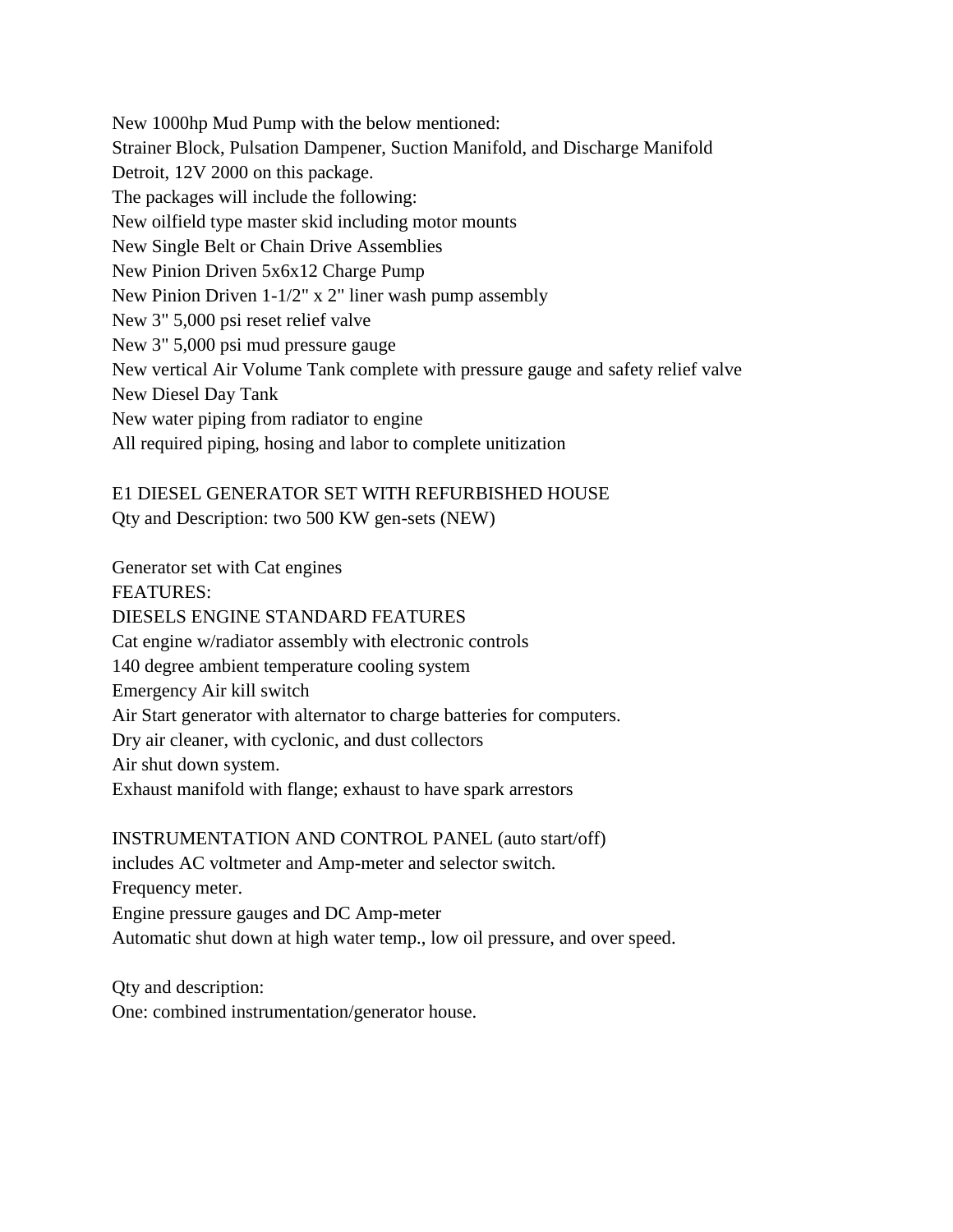## FEATURES:

Based on oilfield three runner type skid, house to be 40'long x 10'-6" wide x 8'-6" high. Designed for installing (2) generator sets, generators control panel, engines control center, instrumentation, 30 hp Gardner Denver air compressor, 120 CFM at 125 PSI w/200 gallon volume pot for starting engines and piped into system. Oil drainage extension over skid edge

# E2 MCC HOUSE {refurbished}

one motor control module mcc-6000 Breaker system 60hz Guard to be NEMA type 1 only with front access.

module includes the following starters: Six motor starts size 3 for: one for 50 hp desander centrifugal pump one for 50 hp mud agitator centrifugal pump one for 50hp degasser centrifugal pump two spare 50 hp two mud mix, 50hp

240/480 V distribution panel breakers includes:

A. two 3-pole breakers for 1.5 hp linear motion shaker.

B. two 100 amp 3-pole spare breaker

C. two 60 amp 3-pole spare breaker

- D. two 30 amp 3-pole spare breaker
- E. nine 15 amp 1-pole lighting spare breaker

F. one 3-pole breaker for two 10hp water pump

G. one 3-pole breaker for 3hp fuel pump.

H. one 3-pole breaker for one 10hp brake water cooling pump

I. one breaker for booster/charger.

J. one connection panel with receptacles, protection guard and plugs for all above starters and breakers, with cables to utility house. Receptacles to have vapor protection plugs.

K. step down transformer for lighting.

# E3 LIGHTING SYSTEM

# (MAST, RACKING BOARD, AND CROWN BLOCK)

mast, racking board and crown block lighting system includes cables, clamps and all necessary wires and fittings for installation of the following:

A. 5 lighting fixtures- MAST

B. 1 lighting fixture- RACKING BOARD

C. 1 lighting fixture with red spherical glass- CROWN BLOCK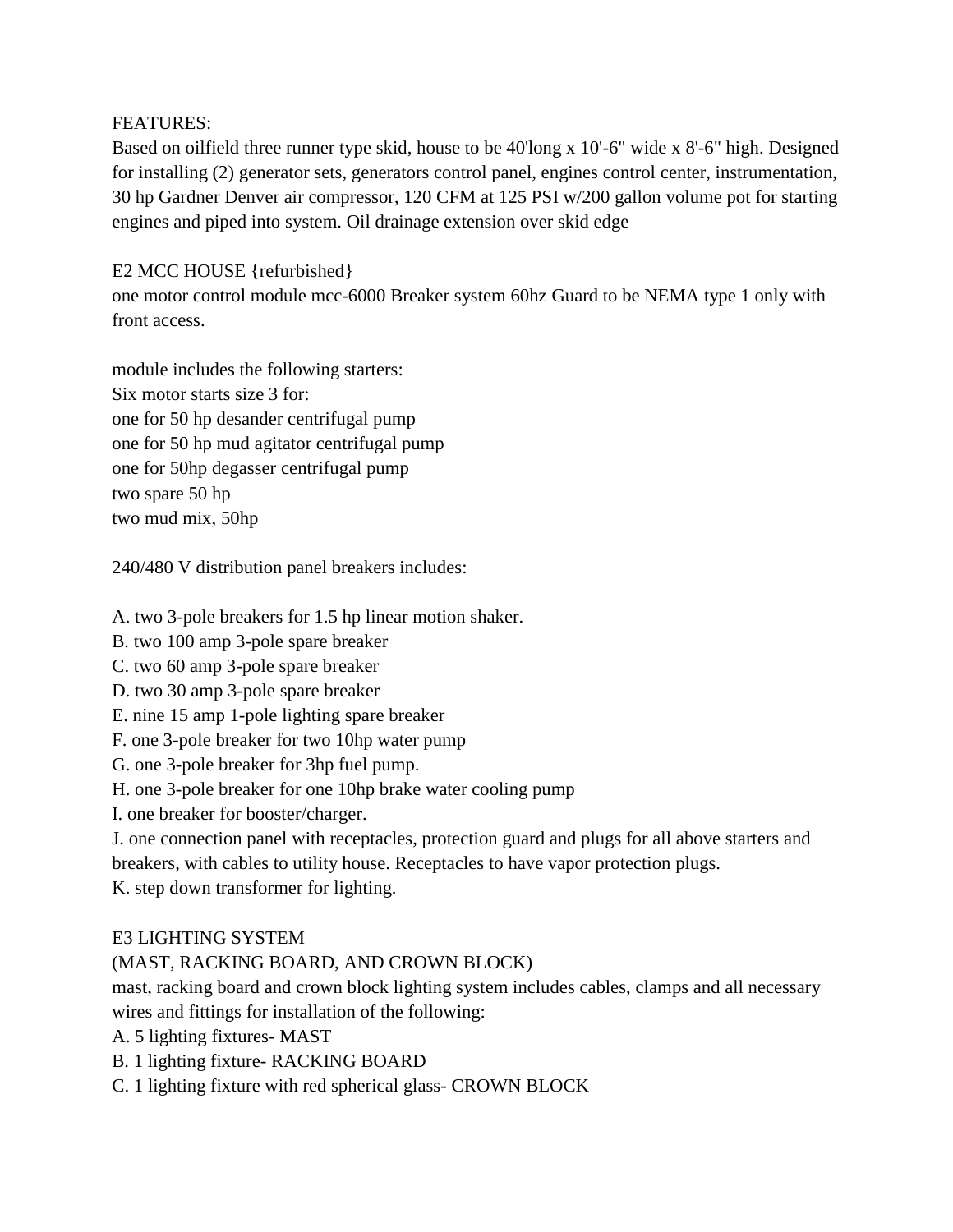# E4 (RIG FLOOR AND SUBSTRUCTURE LIGHTING)

Explosion proof rig floor and substructure lighting includes explosion receptacles and plugs, cable, clamps and all necessary wires and fittings for installation of the following:

- A. 4 lighting fixtures.
- B. 2 support stands for floor fixtures.
- C. 2 lighting fixtures.

## E5 (MUD TANK LIGHTING)

Mud tank lighting includes cable, clamps and all necessary wires and fittings for installation of the following:

A. lighting fixtures as required (4 per tank)

## E6 (COMBINED HOUSE LIGHTING)

Combined house lighting includes cable, clamps and all necessary wires and fittings for installation the following:

A. 4 lighting fixtures

## E7 TRAINING AND COMMISSIONNING

Manufacturer to arrange training at no charge for the customer at plant. (Customer to pay for transportation and accommodations.)

Manufacturers rig Technician provided by Sales Staff for up to 7 days at customer's location; customer to pay for air fare and expenses and daily rate of manufacturers Rig Technician.

E8 DOCUMENTATION OPERATION AND SERVICE MANUALS Operation and service manuals - ONE (1) set FEATURES:

- A. Rig service manual
- B. Rig parts book
- C. Engine parts book
- D. Chassis service and parts book
- E. Electric, huyraulic, and air systems service and parts book
- F. Electric, hydraulic, and air systems schematics.
- G. Rig Main equipment service and parts book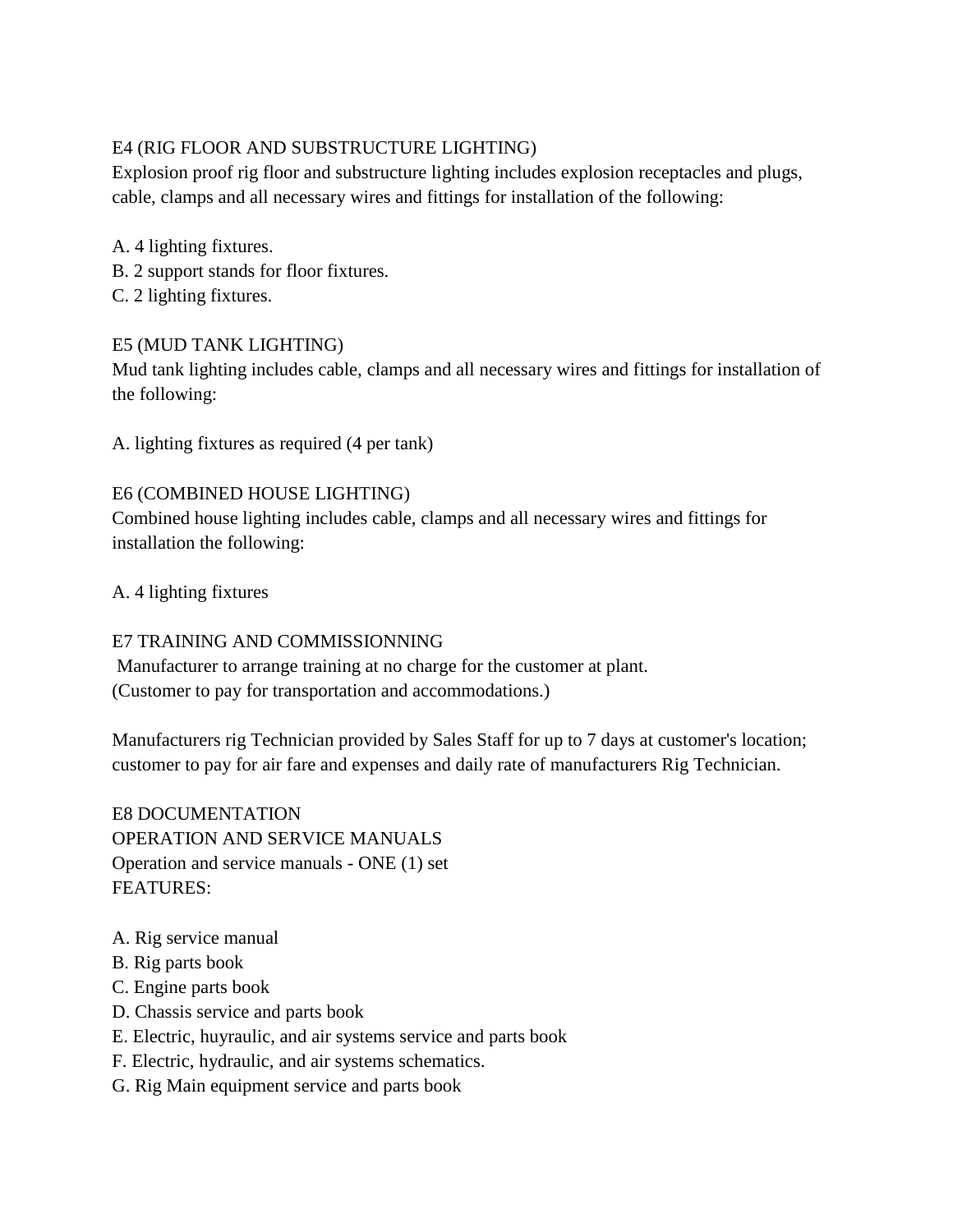F1 Closing Unit --- 5-station with remote 150F

Equipment includes:

- (10) new 11 gallon accumulators
- (2) new 60:1 pneumatic pumps
- (1) new triplex pump with 1-1/4" plungers
- (1) new 15hp motor
- (1) new starter control
- (1) new barksdale elec/hyd press control switch
- (2) new 1500 psi pressure regulators
- (5) new 1" barksdale selector valves
- (1) new 1" barksdale bypass valve (hi/lo pressure)
- (6) new 3x4 air cylinders (selector valves)
- (3) new  $4-1/2$ " glycerin filled press gauges  $(1)3000\pi$ si,  $(2)6000\pi$ si
- (1) new pneumatic/hyd pressure switch
- (3) new directional check valve  $(1)$  1" and  $(2)$  1/2"
- (2) new 3500psi pressure relief valve
- (1) 16-functional fixed plate
- (3) new 1" 3000 psi ball valves
- (1) new moisture separator and oiler (air inlet)
- (1) remote and 65' umbilical

F2 Manifold, Choke lines, and Kill lines:

Manifold contains:

- (7) 2"-5M Gate valves
- (2) 4"-5M Gate valves
- (2) 2"-5M Manual adjustable choke
- (1) 5 way cross studded 4" x 2"
- (2) spacer spools flanged
- (72) 7/8" x 6-1/4" B7 studs with nuts
- (5) flanges (weld)
- (2) 2"-5M mud gauge line pipe-OTECO or equal
- (1) threaded flanged 2"-5M
- (18) ring gaskets
- (16) 1-1/4" x 8-1/2" studs with nuts

F3 INSIDE BOP, 3-1/2" X-HOLE

Safety Valve 2-7/8" and 3-1/3" (1) each EUE. 11-1/16" x 5M Type 82 hydraulic double cavity

11-1/16" x 5M type 90 annular